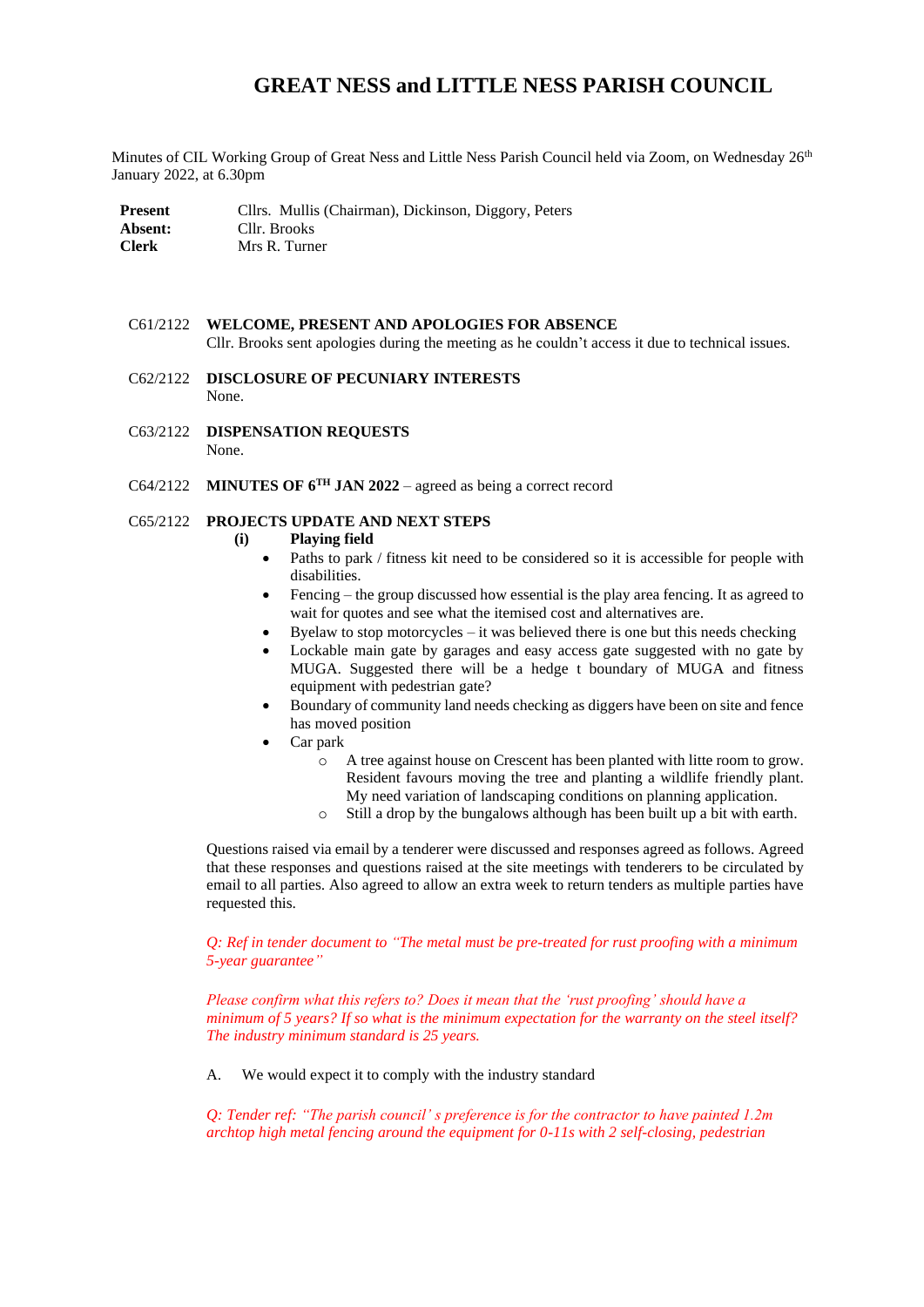*entrance gates, accessible to wheelchair users. However, should the cost prove to be prohibitive we reserve the right to not include this in the final agreed design."*

*As per our discussion on site it was agreed that we would allow for this element in our quotation as an option, but you are happy for us to reduce the fencing/barrier requirement to enable maximum play value/equipment for your budget? Please confirm* 

*A: Please provide 2 options – one for full fencing, one for reduced.*

*Q: Please confirm if we leave grass within the fenced area should a maintenance gate be included to allow for access? i.e. can your grass cutting machinery fit through a 1.2m wide pedestrian gate?* 

*A: An opening of 6ft 6" minimum is needed for maintenance vehicles.*

*Q: Tender ref: "Supply three benches and one bin within the fenced play area. At least one bench should be accessible for wheelchair users."*

*Please confirm what you require benches, seats with back and arm rest or picnic benches, as you have referred to wheel chair users and this is usually related to picnic benches*

A: We want one accessible picnic bench and two regular benches with back and arm rests,

*Q: Do the seats need to be:* 

- *On a concrete base?*
- *What is the preferred material for seats? i.e. steel, recycled plastic, composite, mix of steel & timber*

*A: Composite is the preferred material and they need to be fixed into the ground with concrete but don't need a full base.*

*Q: What type of bin is required?* 

- *Steel?*
- *With or without a lid?*
- *Lockable?*
- *Does this need to be on a concrete base?*

*A: A front opening bin made of steel on a concrete base, with a lid, lockable.* 

*Q. Tender ref: "Supply and install Great Ness & Little Ness Parish Council play sign with posts and fixings - proof to be agreed with Great Ness & Little Ness Parish Council. Two signs to be supplied at each pedestrian entrance to the fenced play area."*

*Could the signs be fixed to the gates to save cost and space?* 

*A: Yes it is fine to fix signs to the gates*.

*Q: Tender ref: "Supply and install required safety signage."* 

#### *Please confirm what this is, were and how many?*

A: Please base safety signage on statutory requirements for equipment you provide and base number on how many are needed which may depend on your design.

*Q. Tender ref: "Within the fenced play area, the parish council is open to using either wetpour safety surfacing or an alternative such as grass safety mats. The solution chosen must comply*